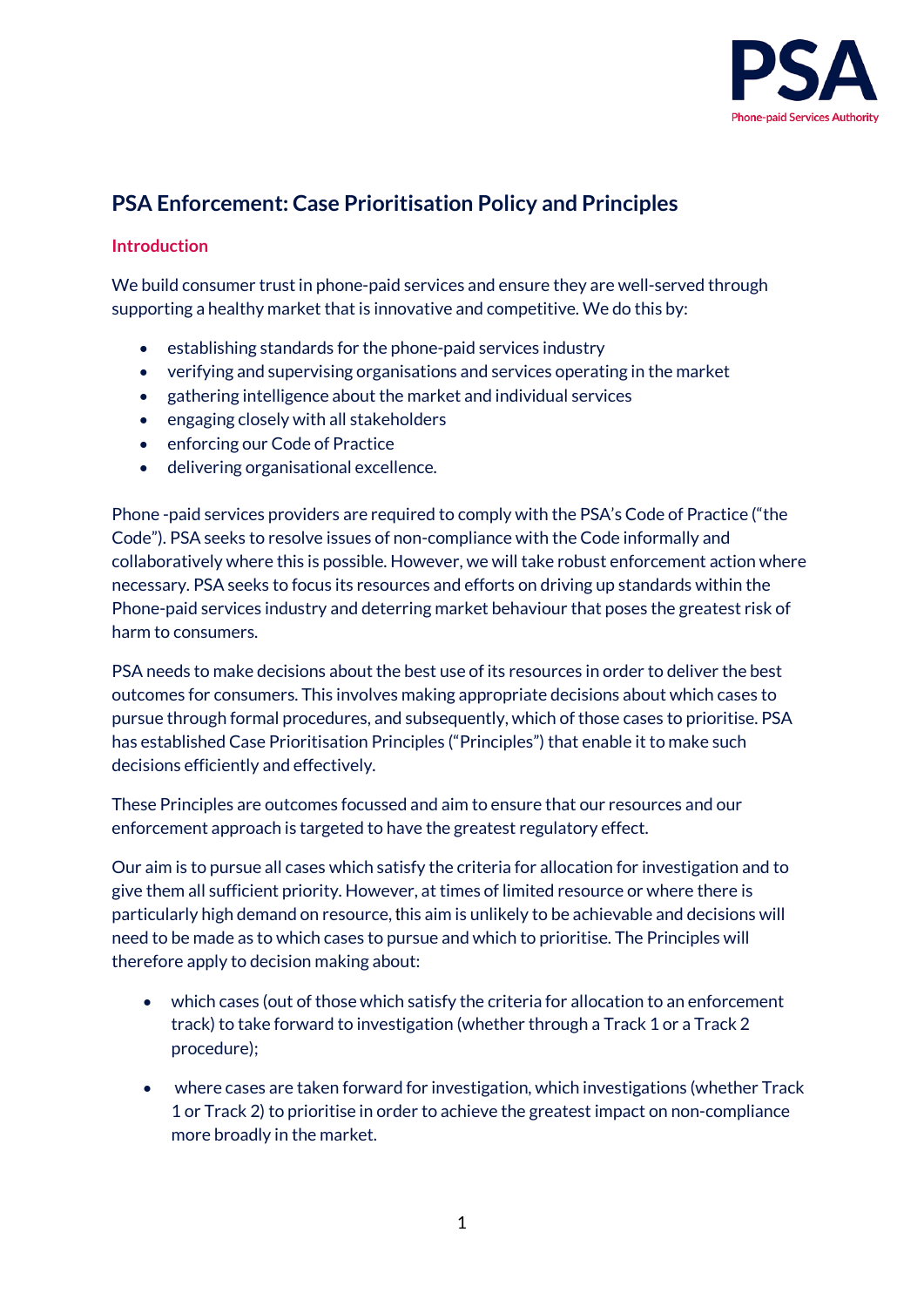## **Approach to Prioritisation Assessment**

At the allocation stage the Principles will be considered and applied when considering the following allocation criteria:

- Whether the apparent breach(es) are of a nature that can be addressed through any given enforcement procedure
- Whether PSA considers that an effective regulatory outcome is likely to be achieved through the use of any given enforcement procedure

Cases will be prioritised based upon a consideration of the following Principles:

- 1. **Impact**; and
- 2. **Strategic considerations/enforcement approach** as determined at the relevant time

This will be balanced against:

- 3. the **Risks** involved; and
- 4. the **Resources** required

Prioritisation decisions will be taken using a **flexible approach** by reference to the Principles. The considerations set out under each principle below are designed to aid decision making. The Principles are not intended to be mutually exclusive and therefore there may be some overlap in terms of the considerations across the Principles.

The Principles are not exhaustive, and decisions are to be made on a case by case basis, based upon consideration of the Principles in the round. Other relevant factors may also be taken into account.

## **Prioritisation Principles and Relevant Considerations**

**1. Impact**

# **Consideration will be given to the** *direct* **impact of an enforcement procedure. In particular:**

- How serious the consumer harm is;
- Whether the harm is ongoing or not;
- If the harm is not ongoing, how likely it is that the non-compliance will recur and that consumers will be harmed in the future. Whether there is a need to prevent a reoccurrence;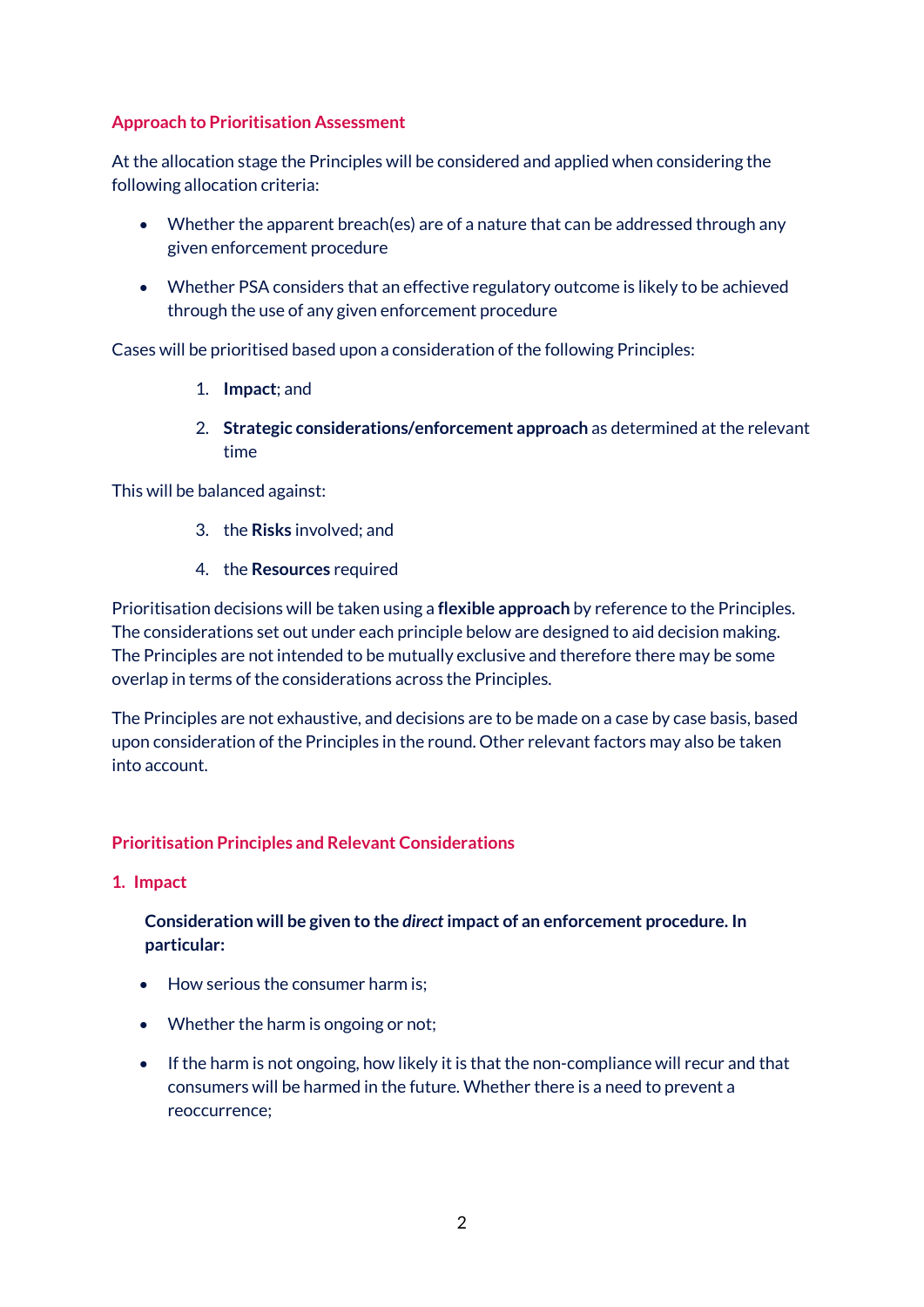- Whether particular categories of consumers (which are likely to include vulnerable persons) have been targeted and whether this warrants enforcement action being taken to protect them and deter such practices;
- Whether a provider has already taken steps to correct, remedy or prevent the breaches;

*For example, where a low number of consumers have been affected, the consumer harm has been halted, refunds issued and permanent changes made by the provider, this may lessen the impact that any enforcement action might have.*

• What is the likelihood of regulatory action being effective?

*For example, will the action be likely to result in the imposition of sanctions that will be effective and achieve credible deterrence? Is there a need for consumers to have financial redress who are unlikely to achieve it otherwise?*

## **Consideration will also be given to the** *indirect* **impact of an enforcement procedure. In particular:**

• Whether the action will result in an improvement in market behaviour more broadly and whether there is a need to achieve credible deterrence in respect of the industry as a whole;

*Examples would include a service type associated with particularly marked industry noncompliance, high complaint generating service types, emerging models of malpractice with the potential to proliferate, breaches of special conditions.*

• Whether there is a need to increase consumer awareness of a specific service type or practice which could be achieved by taking enforcement action.

#### **2. Strategic considerations**

#### **The following matters will be considered:**

- Whether the enforcement action will further PSA's current enforcement approach;
- Whether there are strategic reasons to pursue the case which will increase its impact;

*For example, targeting of PSA resources to a particular aspect of the value chain or to a persistently non-compliant service provider.*

- Whether the issues of concern can be substantially addressed by a PSA policy or other initiative which reduces the necessity for, or likely impact of, any enforcement action;
- What the current balance of cases is and whether there are other enforcement cases which already address the same strategic considerations;
- Whether there is the potential for media exposure which will be beneficial for the protection and education of consumers and/or will have a positive impact on consumer confidence in the market;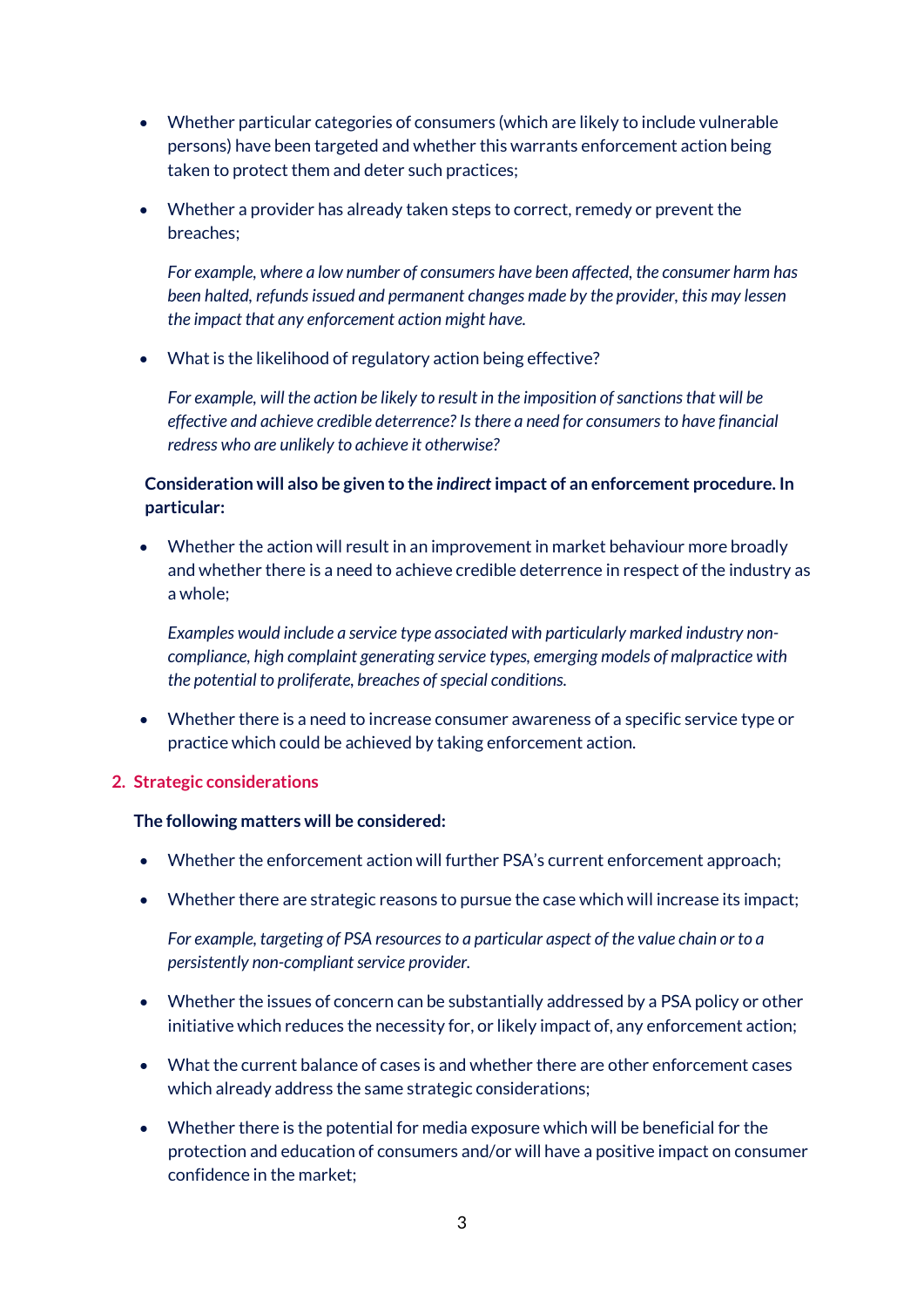- Whether the non-compliance undermines consumer confidence/a healthy and innovative market;
- Whether the non-compliance fundamentally undermines PSA regulation;
- Whether the PSA is best placed to act or whether a referral should be made to another body.

## **3. Risk**

### **The following matters will be considered:**

• What the likelihood is of a successful investigation/case outcome;

*For example, how likely is it that we will be able to evidence any apparent breach to the required standard? Is there a risk that resources will be wasted by pursuing the investigation?*

*How likely is it that the case will achieve its desired impact? In some cases, there may be a low likelihood of a finding of breaches or sanctions by a Tribunal. This may be a reason not to pursue a case, particularly where resource constraints exist. In other cases, the seriousness of the consumer harm may require that a case be pursued, even where there exists a low likelihood of significant sanctions being imposed by a Tribunal, for example where the outcome could either clarify a legal point or send an important deterrent message.*

• Whether there is any legal risk to taking the case;

*For example, whether there is a particular risk of legal challenge or a previously untested legal approach to a service type.*

• What the risk is to consumers or the wider industry of either taking the case or not taking the case;

*For example, what is the balance between risk and return in terms of outcomes for consumers and/or industry?*

• Whether there is any reputational risk to either taking the case or not taking the case.

*This consideration may be linked to the questions above.*

#### **4. Resources required**

#### **The following matters will be considered:**

• What the resource implications are of conducting (or continuing) the investigation;

*For example, how difficult will the investigation be given its subject matter and how long will the investigation take?*

• Whether the required resources are proportionate to the issues being addressed and the likely impact of the enforcement procedure;